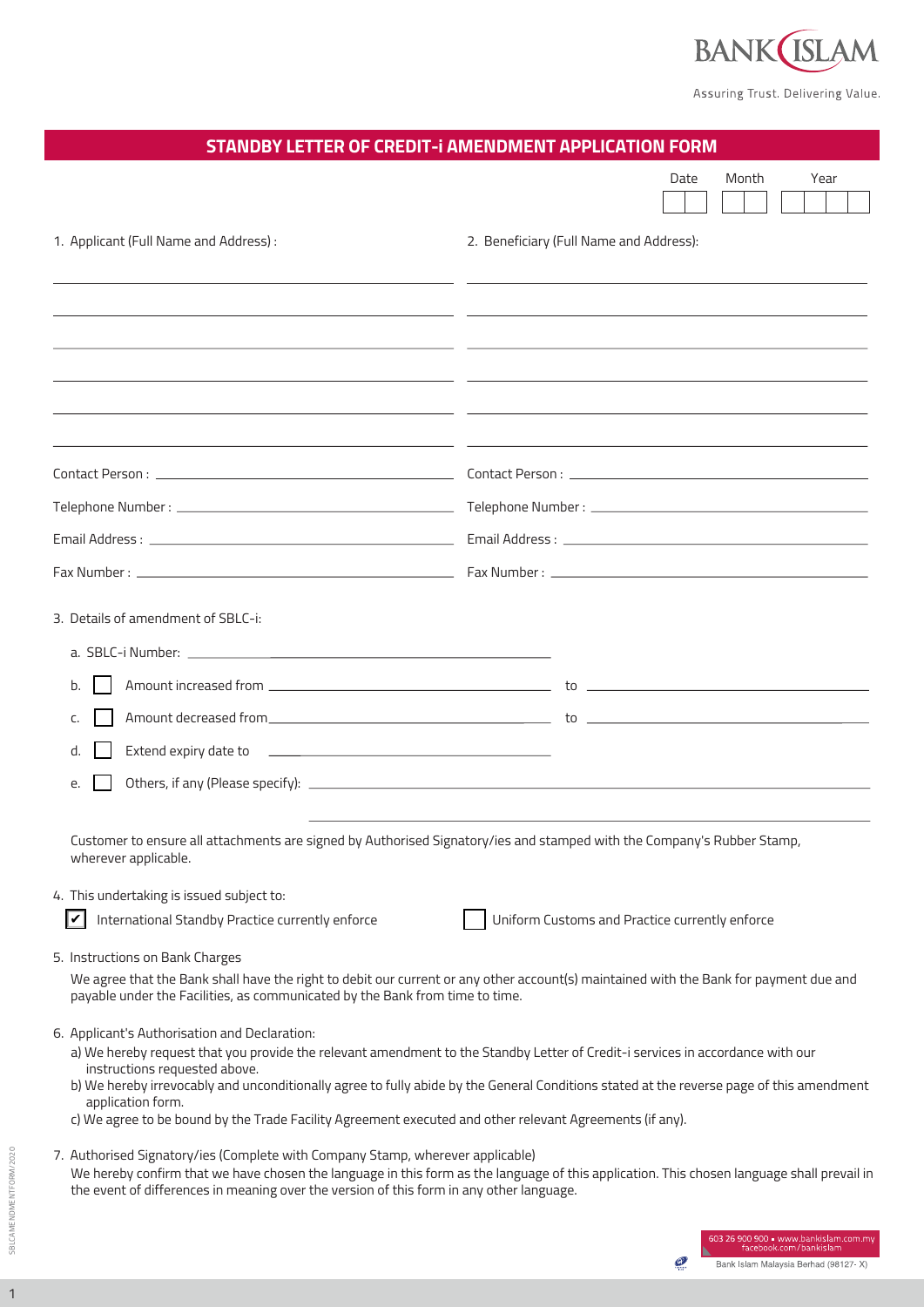

Assuring Trust. Delivering Value.

**STANDBY LETTER OF CREDIT-i AMENDMENT APPLICATION FORM**

Authorised Signatory(ies) with Company's Authorised Rubber Stamp

## **FOR BANK USE ONLY :**

Ref No :

Verified by :

Approved by : \_\_

SBLCAMENDMENTFORM/2020 SBLCAMENDMENTFORM/2020

2